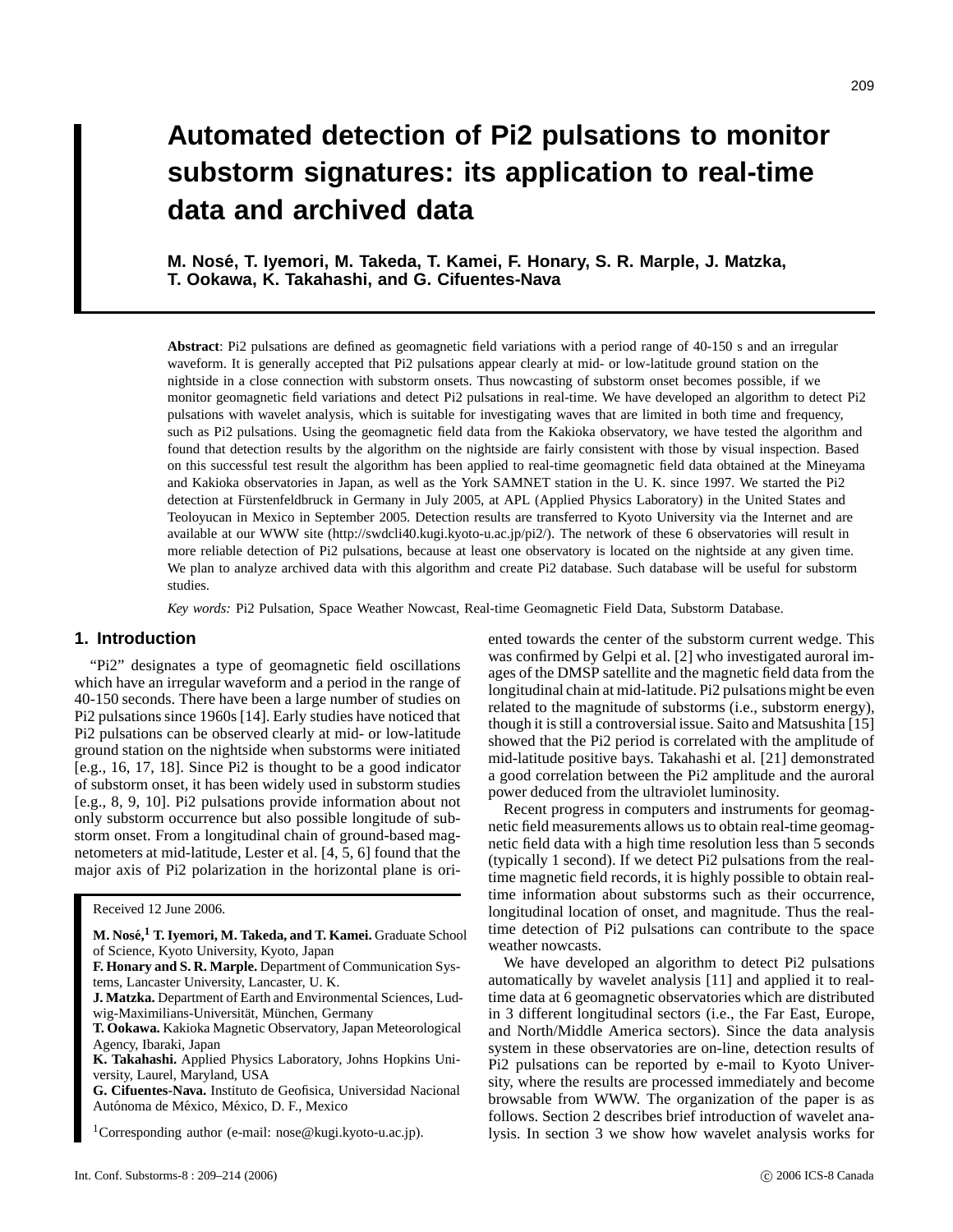geomagnetic field data. An algorithm to detect Pi2 pulsations with wavelet analysis was programmed. We show test results of the algorithm. Section 4 introduces the real-time Pi2 detection system.

# **2. Wavelet Analysis**

Wavelet analysis is similar to Fourier analysis in that a time series is decomposed into orthonormal basis functions. Easier way to understand wavelet analysis is to describe it in comparison with Fourier analysis. Below is a brief introduction of wavelet analysis which was also described by Nosé et al. [11].

## **2.1. Wavelet analysis in comparison with Fourier analysis**

In Fourier analysis, harmonic functions  $(e^{i2\pi ft})$ , where f is frequency and *t* is time) are adopted as orthonormal basis functions. Let  $h(t)$  and  $H(f)$  be a given function in the time domain and its Fourier transform in the frequency domain. The Fourier transform equations can be expressed by

$$
h(t) = \int_{-\infty}^{\infty} H(f) \cdot e^{i2\pi ft} df,
$$
  

$$
H(f) = \int_{-\infty}^{\infty} h(t) \cdot (e^{i2\pi ft})^* dt,
$$

where the asterisk denotes the complex conjugate. The Fourier transform is very popular in analysis of time series data, in particular, periodic signals; but it has a limitation which comes from the characteristics of the harmonic functions. Since the harmonic functions have finite values for  $t \to \pm \infty$ , Fourier analysis is sometimes not appropriate to analyze phenomena localized in time.

In wavelet analysis, a time series is decomposed into the orthonormal basis functions which are localized in time and limited in a specific frequency range (wavelets). Thus wavelet analysis is a suitable method for investigating the wave power of phenomena which are limited in both time and frequency, such as Pi 2 pulsations. The time series is mapped to the timefrequency domain, so the wavelet transform has two parameters which correspond to time and frequency. For a time series  $x(t)$ , the wavelet transform is expressed as

$$
x(t) = \sum_{j} \sum_{k} \alpha_{j,k} \cdot \psi_{j,k}(t),
$$
  

$$
\alpha_{j,k} = \int_{-\infty}^{\infty} x(t) \cdot \psi_{j,k}^{*}(t) dt,
$$

where  $\alpha_{j,k}$  is the wavelet coefficient and  $\psi_{j,k}(t)$  is the discrete wavelet set.  $\psi_{j,k}(t)$  is constructed from an analyzing wavelet  $\phi(t)$ , which generates the orthonormal wavelet set, by

$$
\psi_{j,k}(t) = 2^{\frac{j}{2}}\phi(2^j t - k),
$$

where *j* and *k* are integers. This equation indicates that *j* is related to the dilation or contraction of  $\phi(t)$  and k is related to the shift of  $\phi(t)$  in the time domain. Thus *j* and *k* can be considered as parameters of frequency and time, respectively.

#### **2.2. Mayer Wavelet**

A number of analyzing wavelets to generate the orthonormal wavelet set have been found. For example, the Haar wavelet, the Daubechies wavelet [1], and the Meyer wavelet [7] are known. In this study we used the Meyer wavelet, because the Meyer wavelet is band-limited in frequency. The Meyer wavelet is expressed as follows [19, 20, 22, 23, 24]:

$$
\phi(t) = \frac{1}{2\pi} \int_{-\infty}^{\infty} \Phi(\omega) e^{i\omega t} d\omega,
$$

where  $\omega$  is angular frequency and

$$
\Phi(\omega) = \begin{cases}\n0 & (\vert \omega \vert \geq \frac{8}{3}\pi) \\
e^{-i\frac{\omega}{2}} \left[1 + \exp\left\{\frac{32}{3}\pi \frac{\vert \omega \vert - 2\pi}{(\vert \omega \vert - \frac{8}{3}\pi)^2 (\vert \omega \vert - \frac{4}{3}\pi)^2}\right\}\right]^{-\frac{1}{2}} \\
e^{-i\frac{\omega}{2}} & \frac{4}{3}\pi & (\vert \omega \vert < \frac{8}{3}\pi) \\
e^{-i\frac{\omega}{2}} \left[1 + \exp\left\{-\frac{4}{3}\pi \frac{\vert \omega \vert - \pi}{(\vert \omega \vert - \frac{4}{3}\pi)^2 (\vert \omega \vert - \frac{2}{3}\pi)^2}\right\}\right]^{-\frac{1}{2}} \\
0 & \frac{2}{3}\pi & (\vert \omega \vert < \frac{2}{3}\pi)\n\end{cases}
$$

For actual analysis we use a discrete time series and take a finite data segment. Assuming a time series which has a sampling rate  $dt$  and a number of data points *N* ( $N=2^n$ , *n* is integer), we will obtain wavelet coefficients  $\alpha_{i,k}$  confined in  $0 \le j \le n-1$  and  $0 \le k \le 2^j-1$ . The frequency band for each *j* is  $2^{j}/3T \le f \le 2^{j+2}/3T$ , where *T* is the data length (*T*=*Ndt*). Note that the widths of time window and frequency window covered by  $\alpha_{j,k}$  are  $T/2^j$  and  $2^j/T$ , respectively. This indicates that the wavelet coefficient with a large value of *j* has high resolution in time and low resolution in frequency, and vice versa. The Nyquist frequency is included in the frequency range supported by the maximum value of *j*. Figure 1 shows



**Fig. 1.** Wavelet functions  $\psi_{j,k}(t)$  which are generated from the Meyer wavelet with  $N=1024$  and  $(j, k)$  of (a)  $(4, 8)$ , (b)  $(5, 8)$ , (c) (6,8), (d) (5,8), (e) (5,16), and (f) (5,24).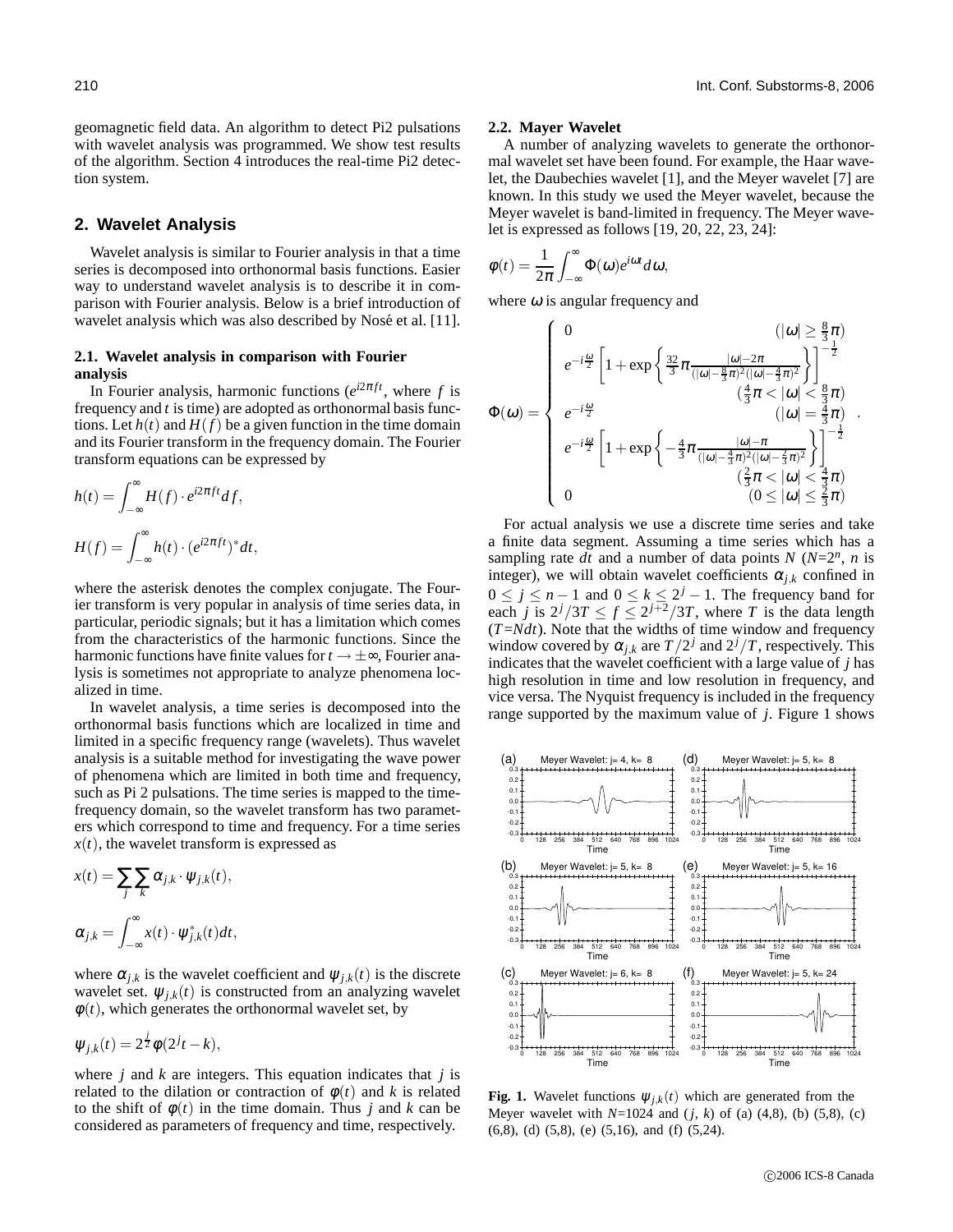waveforms of the wavelet functions  $\psi_{j,k}(t)$  which are generated from the Meyer wavelet with *N*=1024=210. Note that the Meyer wavelet has a symmetric waveform. From Figures 1a-1c which give examples of wavelet functions with different values of *j* (i.e., *j*=4-6), we see that the wavelet function with a smaller value of *j* is more dilated than that with a larger value of *j*. Figures 1d-1f display examples of wavelet functions with different values of *k* (i.e., *k*=8, 16, 24). For a smaller value of *k*, the non-zero part of the wavelet function appears earlier in time. Therefore we can discuss phenomena from the viewpoint of both frequency (*j*) and time (*k*) at once. Even if more than one wave packets having an identical frequency appear at different times, these phenomena are identified by wavelet coefficients with different values of *k*.

## **3. Wavelet Analysis of Geomagnetic Field Data**

#### **3.1. Pi2 pulsation at 1620 UT on 29 March 2006**

We applied the wavelet analysis to geomagnetic field data obtained at Kakioka (27.37◦ geomagnetic latitude (GMLAT), 208.71◦ geomagnetic longitude (GMLON)) with a sampling rate of 1 second. Figure 2 shows an example of the wavelet analysis for data around 1620 UT on March 29, 2006, when the Eighth International Conference on Substorms was held at Banff, Canada. The left panels of Figures 2a-2e display the geomagnetic field variations in the H-component for 512 seconds before the time indicated on the top of each panel. Note that time proceeds forward in 1-minute steps from Figure 2a to Figure 2c, while in 2-minute time steps from Figure 2c to Figure 2e. We found that a Pi2 pulsation with the period of ∼100 seconds (*f*∼10 mHz) appeared at 1620-1621 UT.

The right panels show the absolute values of normalized wavelet coefficients  $\sqrt{2^j/T} |\alpha_{j,k}|$  with *j*=4-6 corresponding to the geomagnetic field data in the left panels. The frequency ranges of wavelet functions with *j*=4-6 are 5.2-20.8 mHz, 10.4- 41.7 mHz, and 20.8-83.3 mHz, respectively. Pi2 pulsations which have a frequency range of 6.67-25.0 mHz are mainly represented by wavelet coefficients with *j*= 4 and 5. (Careful readers may notice that the aforementioned frequency ranges are derived in the case of *N*=1024. This is because we added 256 data points artificially to both ends of the 512-second data segment before wavelet analysis; the additional data are given to be equal to each end of the data segment. This data processing is necessary to obtain appropriate wavelet coefficients, in particular, when the geomagnetic field data at both ends are largely different.) In the right panels of Figures 2b-2e we find some wavelet coefficients having values larger than 0.5, which are indicated by shading. These wavelet coefficients appeared only in the time intervals when the Pi2 pulsation was initiated and only at *j*=4 which covers the frequency of the Pi2 pulsation (∼10 mHz). Therefore we can identify Pi2 pulsations by detecting large wavelet coefficients for *j*=4 and 5 (or possibly *j*=6). The detection criteria (i.e., magnitude of wavelet coefficients, etc.) will be determined empirically and depend on geomagnetic observatories.

#### **3.2. Pi2 detection algorithm**

We have developed an algorithm to detect Pi2 pulsations automatically. The algorithm basically consists of procedures



**Fig. 2.** Examples of wavelet analysis for the geomagnetic field data. (a) The left panel indicates the geomagnetic field variations in the H-component at Kakioka for 512 seconds before 1620 UT. The right panel shows the absolute values of normalized wavelet coefficients  $\sqrt{2^j/T} |\alpha_{j,k}|$  with *j*=4-6 corresponding to the geomagnetic field data in the left panel. (b)-(e) Same as Figure 2a except for time of the right end of 1621 UT, 1622 UT, 1624 UT, and 1626 UT, respectively. Wavelet coefficients with values of ≥0.5 are indicated by shading.

to analyze the H- and D-components of the geomagnetic field data with the Meyer wavelet and to detect wavelet coefficients with *j*=4 and 5 which exceed the detection criterion. From the wavelet coefficients we can estimate the amplitude of events. Thus the detection criterion was chosen as events having a peak-to-peak amplitude larger than 0.6 nT are identified. We tested the algorithm using the geomagnetic field data from Kakioka on the nightside (from 1800 magnetic local time (MLT) through midnight to 0400 MLT) in the period of January 2001. The data segment was taken to be 512-second long and was shifted forward by 60 seconds at every analysis, such as Figures 2a-2c. Events detected by the algorithm were visually inspected if they are real Pi2 pulsations.

A test result of the algorithm is summarized in Table 1. The detection algorithm found 90 possible Pi2 pulsations. We classified these events into 4 categories according to the estimated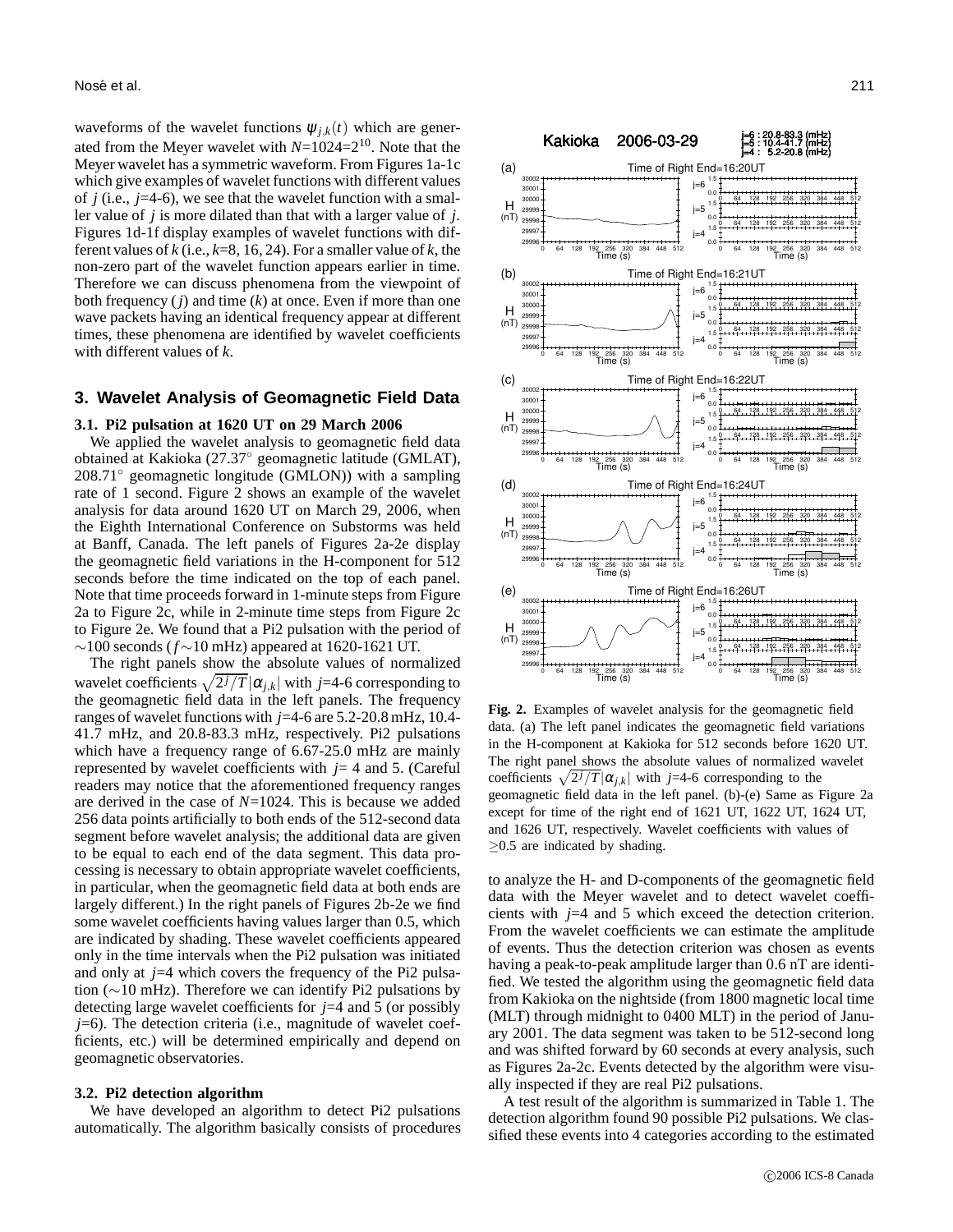| Kakioka<br>January 2001<br>1800-0400 MLT |                                    | Program Detection [Wavelet Analysis] |                |                |           |       |  |
|------------------------------------------|------------------------------------|--------------------------------------|----------------|----------------|-----------|-------|--|
|                                          |                                    | $0.6 - 1.2$ nT                       | $1.2 - 1.8$ nT | $1.8 - 3.0$ nT | $3.0$ nT- | Total |  |
|                                          |                                    | 64                                   | 13             | 9              |           | 90    |  |
| Visual<br>Inspection                     | Pi2                                | 52                                   | 13             | 9              |           | 78    |  |
|                                          | Non Pi <sub>2</sub>                | 12                                   | 0              |                |           | 12    |  |
|                                          | Rate of<br>Successful<br>Detection | 81.3%                                | 100%           | 100%           | 100%      | 86.7% |  |

(events)

**Table 1.** Test result of the Pi2 detection algorithm for the Kakioka data in the nighttime (1800-0400 MLT) in January 2001.

peak-to-peak amplitudes, that is, 0.6-1.2 nT, 1.2-1.8 nT, 1.8 nT-3.0 nT, and larger than 3.0 nT. From the table we found that all of events with amplitude larger than 1.2 nT (i.e., 26 events) were Pi2 pulsations. However, 12 out of 64 events with amplitude of 0.6-1.2 nT were not real Pi2 pulsations. Thus the rate of successful detection is calculated to be 86.7% ((90-12)/90). We consider that the Pi2 detection algorithm gives fairly good results on the nightside (1800-0400 MLT). It is worth mentioning here that geomagnetic condition during January 2001 was quiet (monthly averages of Kp and Dst indices were 2− and −8.7 nT, respectively). During more disturbed period the rate of successful detection might become lower, because the geomagnetic field variations in such period often involve a lot of disturbances in the Pi2 frequency band.

# **4. Automated Detection of Pi2 Pulsations**

## **4.1. Real-time Pi2 detection system**

We have applied the Pi2 detection algorithm to real-time geomagnetic field data obtained at low- and mid-latitude observatories. The algorithm has been implemented in the on-site computers at the Mineyama observatory in Japan since February 1996 and at the York SAMNET station in the U. K. since May 1997 [11]. Real-time Pi2 detection was started also at the Fürstenfeldbruck observatory in Germany in July 2005 as well as at APL (Applied Physics Laboratory) in the United States and the Teoloyucan observatory in Mexico in September 2005. The coordinates and locations of these 6 observatories were

|                  |       |              |                     | (degree)           |
|------------------|-------|--------------|---------------------|--------------------|
| Station          | GGLAT | <b>GGLON</b> | GMI.AT <sup>1</sup> | GMLON <sup>1</sup> |
| Mineyama         | 35.57 | 135.05       | 26.31               | 204.14             |
| Kakioka          | 36.23 | 140.19       | 27.37               | 208.71             |
| York             | 53.95 | 358.95       | 56.12               | 85.09              |
| Fürstenfeldbruck | 48.17 | 11.28        | 48.39               | 94.56              |
| APL              | 39.17 | 283.12       | 49.37               | 353.87             |
| Teoloyucan       | 19.75 | 260.82       | 28.76               | 330.34             |

<sup>1</sup> Values in January 2005

**Table 2.** Coordinates of observatories where the Pi2 detection algorithm is applied to real-time geomagnetic field data. GGLAT and GGLON denotes geographic latitude and longitude. GMLAT and GMLON means geomagnetic latitude and longitude.

shown in Table 2 and Figure 3. All observatories are located in low- and mid-latitude of the northern hemisphere ( $26° - 56°$ GMLAT). It is noted that the observatories form a pair in 3 different longitudinal sectors (i.e., the Far East, Europe, and North/Middle America sectors) which were separated by about 120° in geomagnetic longitude. Thus at a given time at least one pair of observatories is located on the nightside where Pi2 pulsations are predominantly observed. A pair of observatories provides a more robust detection of Pi2 pulsations, because occurrence probability of entire data loss in a given sector becomes lower in the case of two observatories than a single observatory.

When Pi2 pulsations were detected by the algorithm, results of detection (i.e., onset time, estimated amplitude, and waveform) are immediately transferred by e-mail to Kyoto University, Japan. The results of real-time Pi2 detection are available from the WWW site (http://swdcli40.kugi.kyoto-u.ac.jp/pi2/).





**Fig. 3.** Location of observatories in geomagnetic coordinates where the Pi2 detection algorithm is applied to real-time geomagnetic field data. Latitudinal circles of GMLAT=30° and 60◦ are shown with thick-dotted lines.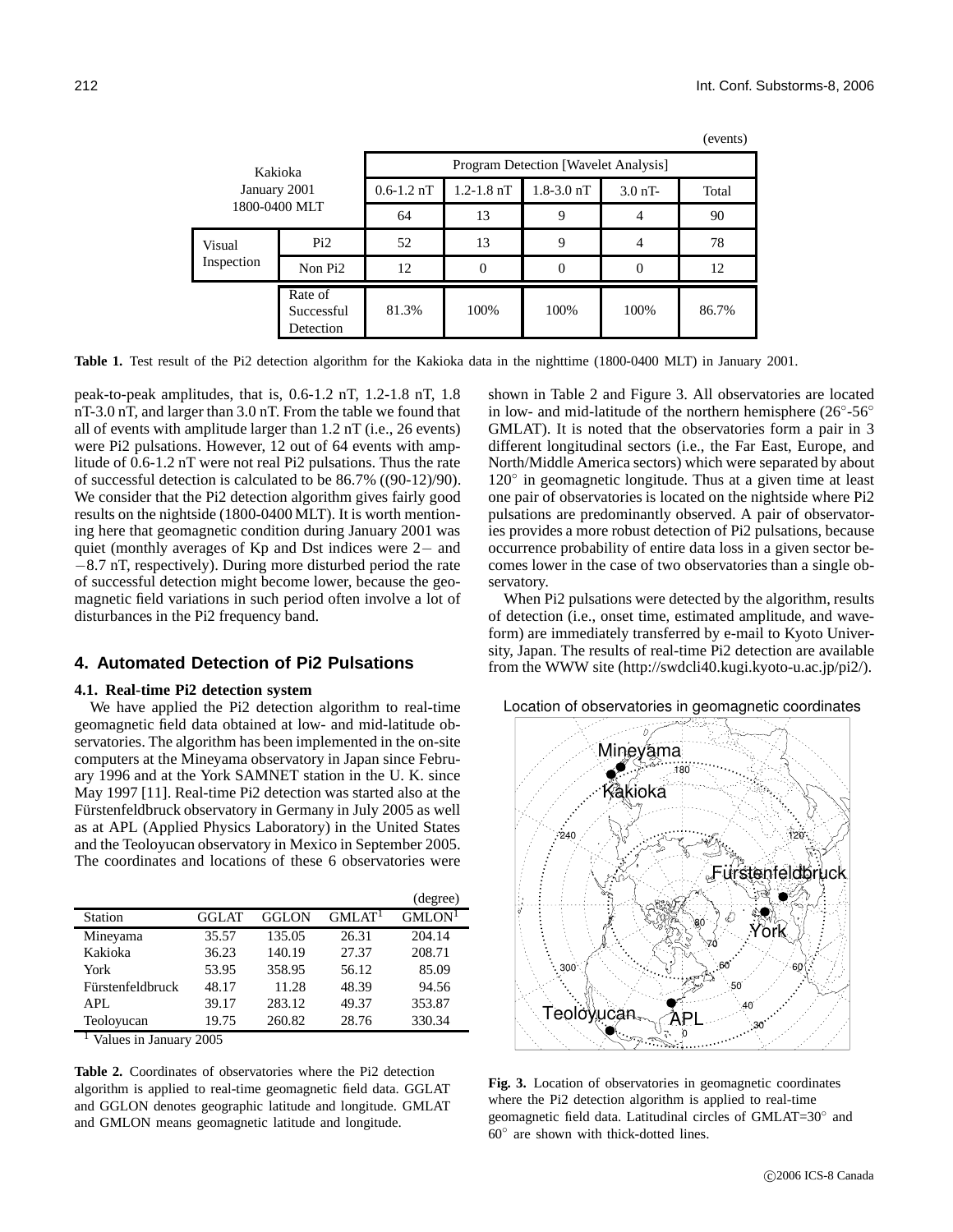#### **4.2. Examples of Pi2 detection**

Figures 4a-4c show examples of Pi2 pulsations which were identified by the real-time Pi2 detection system. In each panel we plotted the H-component of the geomagnetic field data from two observatories which were at different magnetic local time (MLT); that is, the nightside (21-23 MLT) for the top and the dayside (12-13 MLT) or the dawn side (∼06 MLT) for the bottom. A triangle indicates the onset time which was reported by the detection algorithm in each observatory. A Pi2 pulsation occurrence was reported from Fürstenfeldbruck and Teoloyucan at 1907 UT on May 21, 2006, which is consistent with the visual detection (Figure 4a). Note that time resolution at



**Fig. 4.** Examples of Pi2 pulsations identified by the real-time Pi2 detection system in two different longitude; (a) Fürstenfeldbruck and Teoloyucan, (b) York and Kakioka, and (c) APL and Mineyama.

Fürstenfeldbruck is 1 second, while that at Teoloyucan is 5 seconds. Figure 4b shows that the detection system identified a Pi2 pulsation at 2129 UT on Feburary 23, 2006 at both York and Kakioka. In Figure 4c there was a 1 minute difference in the reported onset time between APL and Mineyama, though we visually identify onset time of the Pi2 pulsation at 0405 UT on April 21, 2006.

These events reveal that Pi2 pulsations can be observed in two different longitudinal sectors, even if observatories are separated by 8-10 hours of MLT. It is also found that the Pi2 pulsations in Figure 4 have no clear phase difference between the observatories, implying that the longitudinal wave number of the pulsation is ∼0. These results are consistent with those by Kitamura et al. [3] and Nosé et al. [12, 13].

## **4.3. Pi2 database**

As can be seen in Table 1 or Figure 4, the algorithm developed in this study provides a rather good result of Pi2 detection. Thus we plan to analyze archived geomagnetic field data with this algorithm and create database of Pi2 pulsations. The database will be useful for substorm studies and will become available from our WWW server in future.

## **Acknowledgements**

We thank Sven Egdorf, Martin Feller, Bruce Toth, Simon Wing, Linda Burke, and Mark Moldwin for their help in maintaining the Pi2 detection system. This work was supported by the Ministry of Education, Science, Sports and Culture, Grant-in-Aid for Young Scientists (B) (grant 17740327) and the Kurata Memorial Hitachi Science and Technology Foundation (grant 844). Work at JHU/APL was supported by NASA under grant NAG5-13119.

# **References**

- 1. Daubechies, I., Orthonormal bases of compactly supported wavelets, *Comm. Pure Appl. Math.*, *41*, 909-996, 1988.
- 2. Gelpi, C., H. J. Singer, and W. J. Hughes, A comparison of magnetic signatures and DMSP auroral images at substorm onset: Three case studies, *J. Geophys. Res.*, *92*, 2447-2460, 1987.
- 3. Kitamura, T., O. Saka, M. Shimoizumi, H. Tachihara, T. Oguti, T. Araki, N. Sato, M. Ishitsuka, O. Veliz, and J. B. Nyobe, Global mode of Pi2 waves in the equatorial region: Difference of Pi2 mode between high and equatorial latitudes, *J. Geomagn. Geoelectr.*, *40*, 621-634, 1988.
- 4. Lester, M., W. J. Hughes, and H. J. Singer, Polarization patterns of Pi2 magnetic pulsations and the substorm current wedge, *J. Geophys. Res.*, *88*, 7958-7966, 1983.
- 5. Lester, M., W. J. Hughes, and H. J. Singer, Longitudinal structure in Pi2 pulsations and the substorm current wedge, *J. Geophys. Res.*, *89*, 5489-5494, 1984.
- 6. Lester, M., H. J. Singer, D. P. Smith, and W. J. Hughes, Pi2 pulsations and the substorm current wedge: Low-latitude polarization, *J. Geophys. Res.*, *94*, 17,133-17,141, 1989.
- 7. Meyer, Y., Orthonormal wavelets, in *Wavelets*, edited by J. M. Combes, A. Grossmann, and Ph. Tchamitchian, pp. 21-37, Springer-Verlag, Berlin, 1989.